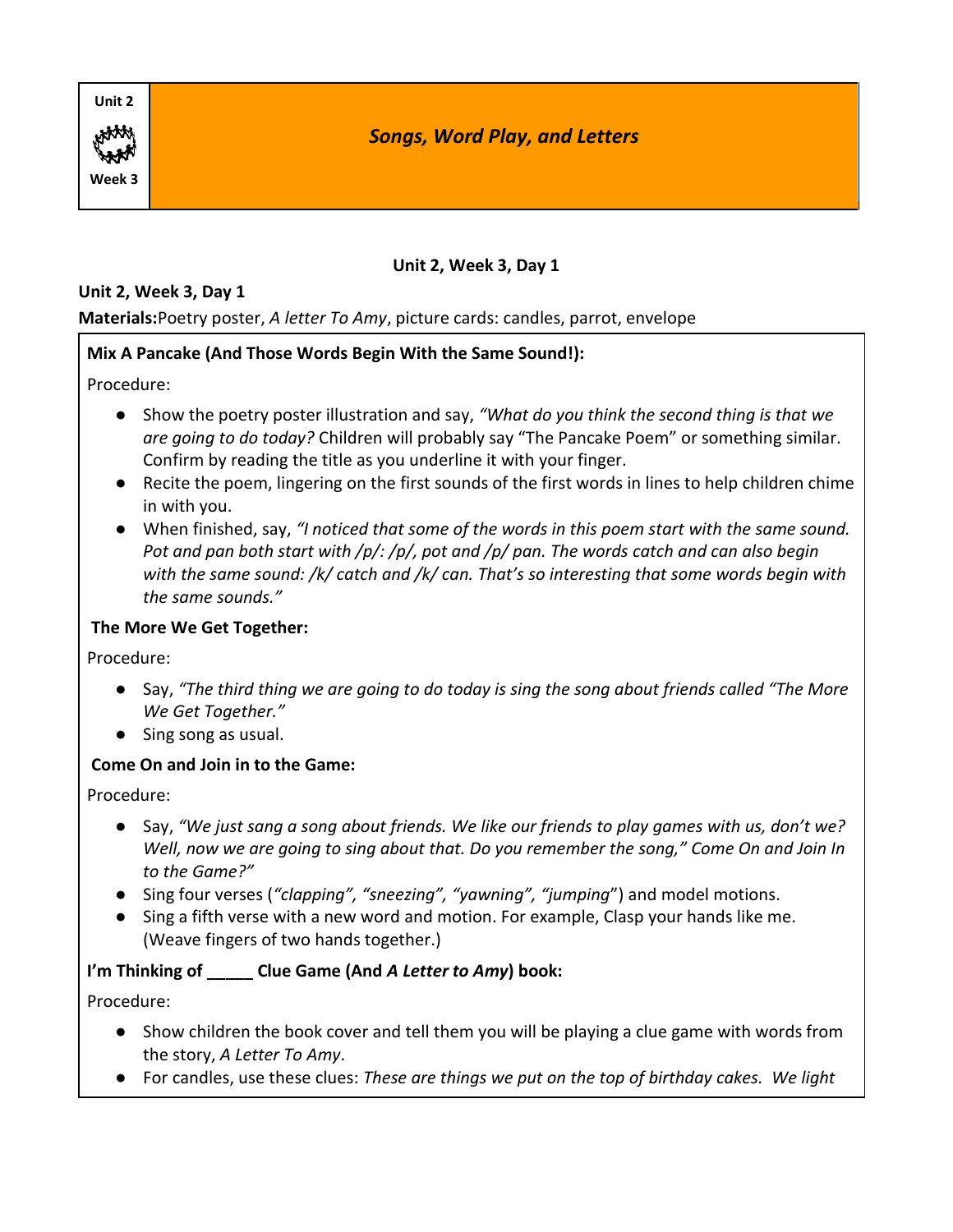*these and the person having the birthday blows them out*. *Peter made a wish and blew these out.* If children don't guess the word from those clues, use this one: *The word I'm thinking of begins with /k/*

- For envelope, use these clues: *We put notes or letters into these before we mail them. We put a stamp in the corner of these and write an address on them, too. Peter put the letter he*  wrote to Amy inside one of these and put a stamp on it, too. If children don't guess the word from these clues, give this one: *The word I'm thinking of begins with /e/*
- For parrot, use these clues: *This is a kind of bird that can talk*. *These birds are very colorful*. *Amy had one of these as a pet*. If children don't guess the word from these clues, give this one:T*he name of this animal begins with* /p/.

#### **Five Little Owls in an Old Elm Tree:**

- Ask children if they remember the poem called "Five Little Owls in an Old Elm Tree."
- Display the poem. Read the title, underlining each word with your finger as you read it. Talk briefly about the illustration, pointing out, for example, the winking and blinking owls, and the owls with their eyes wide open. You also might comment that this is a night time scene with the moon and the dark sky, and that owls are awake only at night—are nocturnal.
- Recite the poem, pointing to the appropriate pictures in the illustration.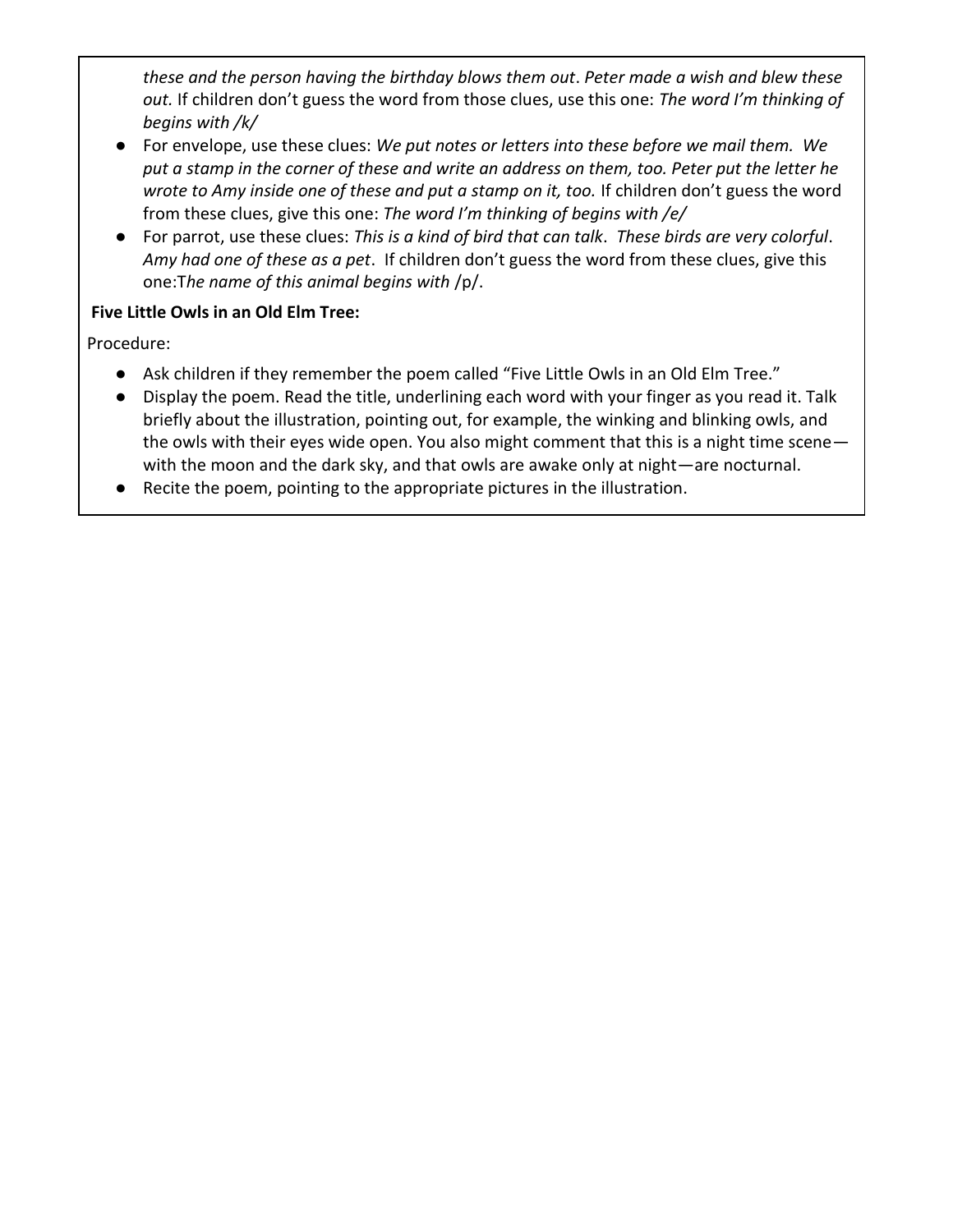**Materials:** CD, *Dazzling Diggers*, flannel board and flannel pieces for "Five Green and Speckled Frogs" (two extra frogs are needed)

#### **Clap Your Hands:**

Procedure:

- Say, *"The first song we are singing today is called "Clap Your Hands". We need to stand up to do the motions for the first verse. Can you guess what verse we are singing first?* Children might say "clap your hands."
- Ask, *"Could we do that sitting down? Children will probably agree. Ask what other verses they sing in this song that they need to do standing up.*
- Sing *"stamp your feet", "jump with me", "bend your knees"* and *"touch your toes"*. For the last verse, tell children they can sit down first. Then sing "blink your eyes. "

#### **What Are You Wearing?:**

Procedure:

- Say, *"Now, we are going to sing a song about the color of the clothes you are wearing. You'll probably remember that we sang this song last week."*
- Go around the circle singing each child's name and the color (or other feature) of an article of clothing he or she is wearing. Pick out any unusual clothing item to introduce vocabulary, or use a detail, such as "*Long-sleeve shirt"* or "*turtle neck shirt.*"
- If there is not time to do every child today, tell children you will do those who did not have a turn today on another day. (Making a list of children and crossing off their name when they have had a turn is helpful.)

#### *Dazzling Diggers* **(And Those Words Rhyme!):**

- Show the cover of *Dazzling Diggers* and underline the words in the title with your finger as you read it with children. Tell them the name of the author and illustrator as you underline their names. Then read the book, keeping the natural rhythm of the verse.
- Go back to pages with rhyming words (e.g., big/dig, soil.oil, site/night,) and reread some of those verses. You could say, *site and night (place emphasis on the rhyming portion of the word) have the same last part—'ight'. They rhyme*
- Now listen to these two words. *haul, crash, do they rhyme?( Say each word placing emphasis on the rhyming portion of the word.) No, they don't rhyme because they don't have the same last part. Haul and tall do rhyme. They both have the same last part-- /all/.*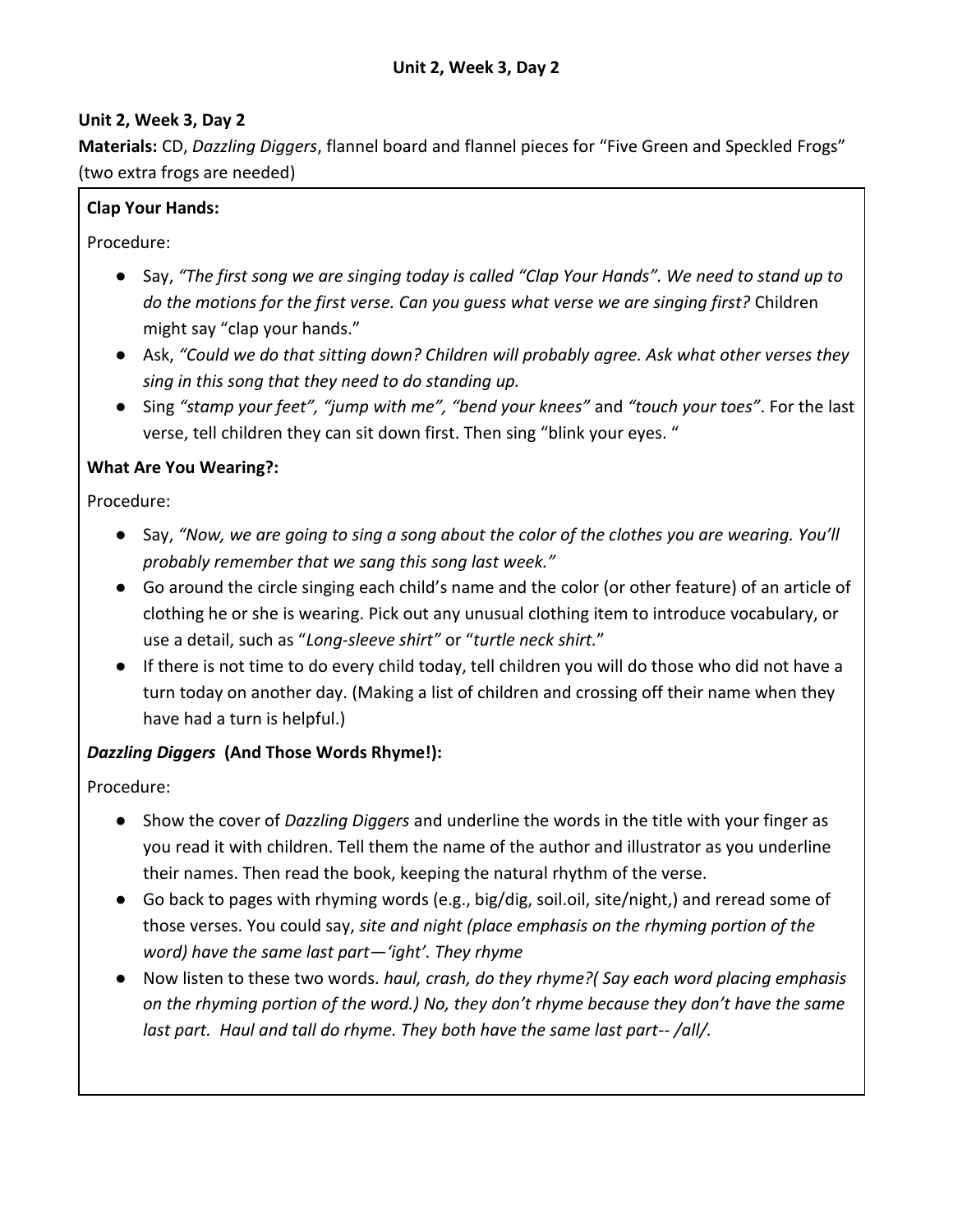#### **Five Green and Speckled Frogs:**

Procedure:

- Say, "*Now we are going to sing the song about our friends, the five green and speckled frogs. They are in for a nice surprise today!"*
- Place the log, pool and five frogs on the flannel board. Ask children to count with you as you place the frogs on the log. Then say, *"All five of our green and speckled frogs are here today, and two of their friends are coming to play with them in the cool blue pool! If two more frogs are coming to play, how many frogs will we have to sing about today?* Help children figure this out by starting with the "five" and then counting up by one, as you say, "six, seven" and use fingers to keep track (raise one finger for "six" and a second finger for "seven."). *Today there are seven frogs at the pool!*
- When you get down to four frogs in the song, remove two at once in the next verse to make the song go a bit faster. This also introduces one way to divide 4—into two groups of two each.
- Ask the children to count with you as you take the frogs off the flannel board and put them away.

## **If Your Name Starts With [First Sound In Child's Name], Raise Your Hand Concepts:**

- Tell children, *"We are going to play one of the name games again. This time, I am going to say sounds, not hold up letter cards."*
- Play one round, as you did before. (See Unit 2, Week 1, Day 5.) If a child does not respond to the sound that is the first one in his/her name, say, *Nancy, your name begins with /n/, so you can raise your hand. Nancy begins with /n/. Emphasize the /n/ in the name*. Be sure to say the sound and not the letter name.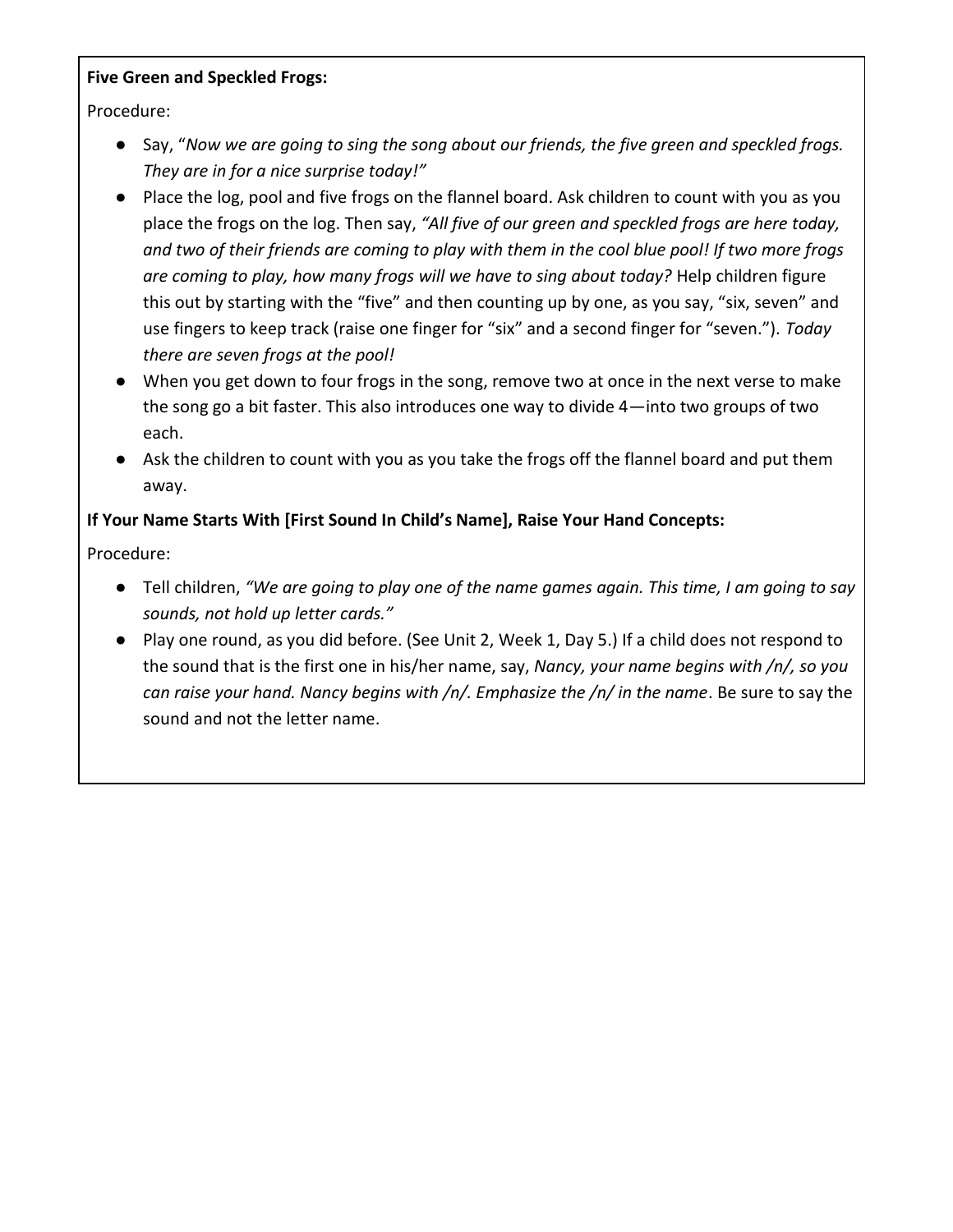**Unit 2, Week 3, Day 3 (pg. 114 - 115) Materials:** Poetry posters, flannel board and pieces for "Down By The Bay" and flannel letters for TILLY, M and S, *Matthew and Tilly, Dandelion,* Picture Cards : bike, crayon, zebra, giraffe

# **Can You Think of Words That Rhyme With \_\_\_\_? (And Six Little Ducks):**

- Procedure:
	- Tell children, "*Today, you are going to learn a new song about ducks. This song has one more duck than the one you already know. Can guess the name of the new song."*
	- Sing the song to teach it to the children. Put your palms together, wiggling them back and forth, every time you sing "*wibble-wobble, wibble-wobble".*
	- Say, "Some of the words in this song rhyme. Back and quack rhyme–they both have "ack" as their last part. Can you think of any other words that rhyme with back and quack? "(be prepared with other ideas)

#### **I'm Thinking of \_\_\_\_\_ Clue Game (And** *Matthew and Tilly* **and** *Dandelion***):**

- Show children *Matthew and Tilley* and *Dandelion*, and tell them they are going to play a clue game with words from these two books. Remind them to listen to all the clues think about them, then raise their hand if they have an idea.
- For bike, use these clues: *This is something you ride on that has two wheels. It also has handlebars.* If children need another clue, use: *It begins with /b/.*
- For crayon, use these clues: *You use these to color. They are not markers. In the story, Matthew broke a purple one that belonged to Tilly. The word I'm thinking of begins with /k/*
- For zebra, use these clues: This is the name of an animal that has black and white stripes. If children don't guess based on these two clues, use this one: This animal's name begins with  $\frac{1}{2}$ .
- For giraffe, use these clues: *This kind of animal has a very long neck and brown spots. If children don't guess based on these clues, give this one: In the story, Dandelion, this animal had a tea and taffy party*. If the children need still another clue, use this one: *This animal's name begins with /j/.*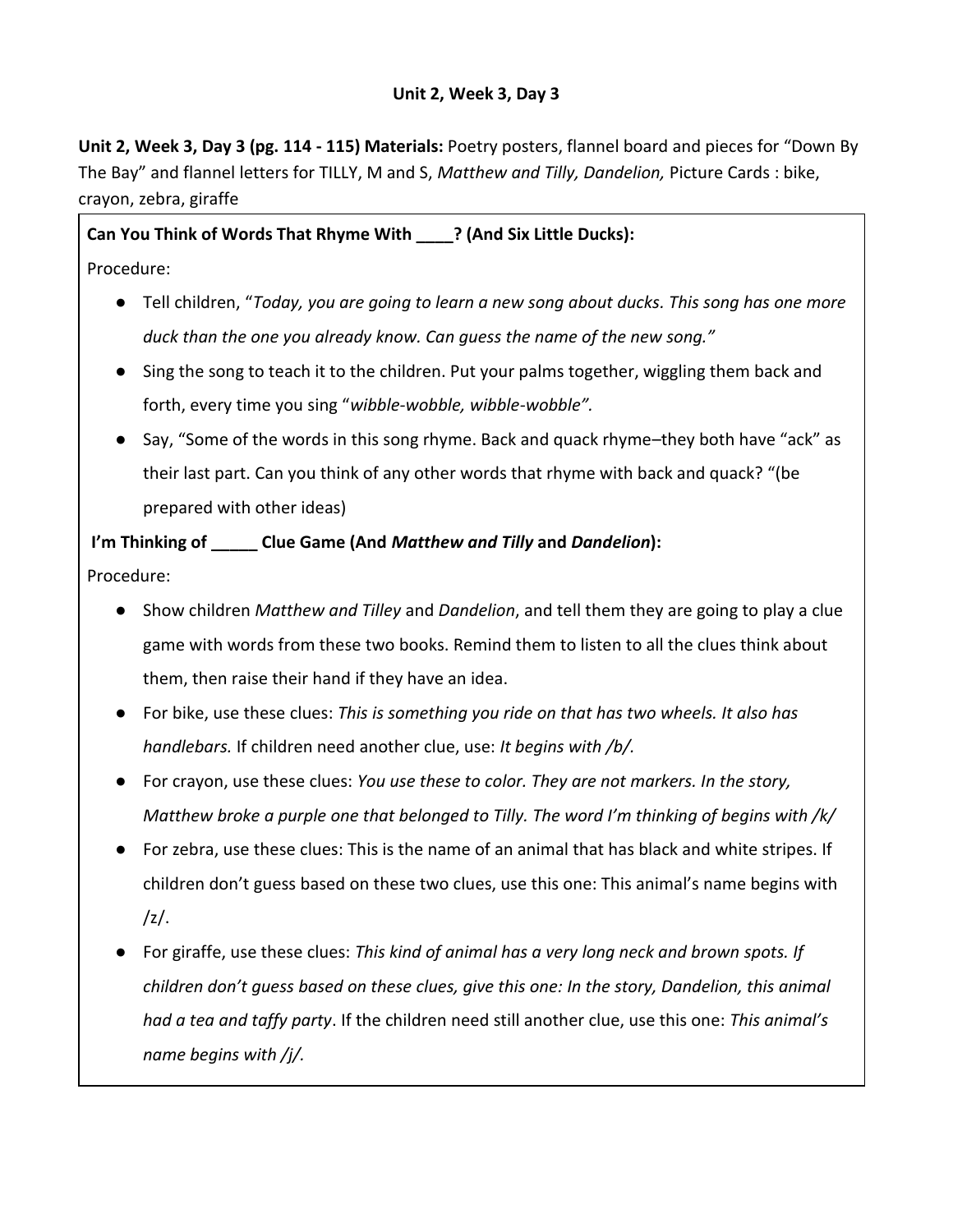#### **Five Juicy Apples:**

Procedure:

- Display the poem. Read the title, underlining each word with your finger, as you read it.
- Recite the poem, using a different child's name in each verse. If there is time, say the poem enough times to do everyone's name.

**Story-Character "BINGO" Song, We Can Change it and Rearrange It (And Matthew and Tilly ):**  Procedure:

- Show the cover of *Matthew and Tilly,* and have children identify the characters. Tell children, *"We are going to sing the "BINGO" song, but we are going to sing about Tilly, and not the farmer's dog.* "
- Show the card with "TILLY" printed on it. Point to the T in Tilly's name. Say, *Tilly's name begins with the letter "T", so I am going to put the letter "T" up first. What is the second letter in Tilly's name? That's right, it is an "I", so I will put the letter "I" right beside the "T"*. Continue the same with the remaining letters (third, fourth, fifth).
- Sing to the tune of "BINGO". Sing the words, *"There was a boy who had a friend and Tilly was her name-o." Proceed as you do with BINGO.*
- After turning over all the letters to finish the song, turn the letters over again to spell "TILLY". Say, "*This word says Tilly. Now I am going to remove the letter "T" and replace it with the letter M. Then sound it out to model the reading of the new name (Milly). Next say, Now, I'm going to replace the letter M with the letter S.* Then, sound out S -- /s/, and read the rest of the word, as you underline it with our finger. Children will no doubt read along with you.
- As you remove letters to put them away, you might say, *"We can make a lot of different words by changing one letter. We can change and rearrange letters in many different ways to make a lot of different words."*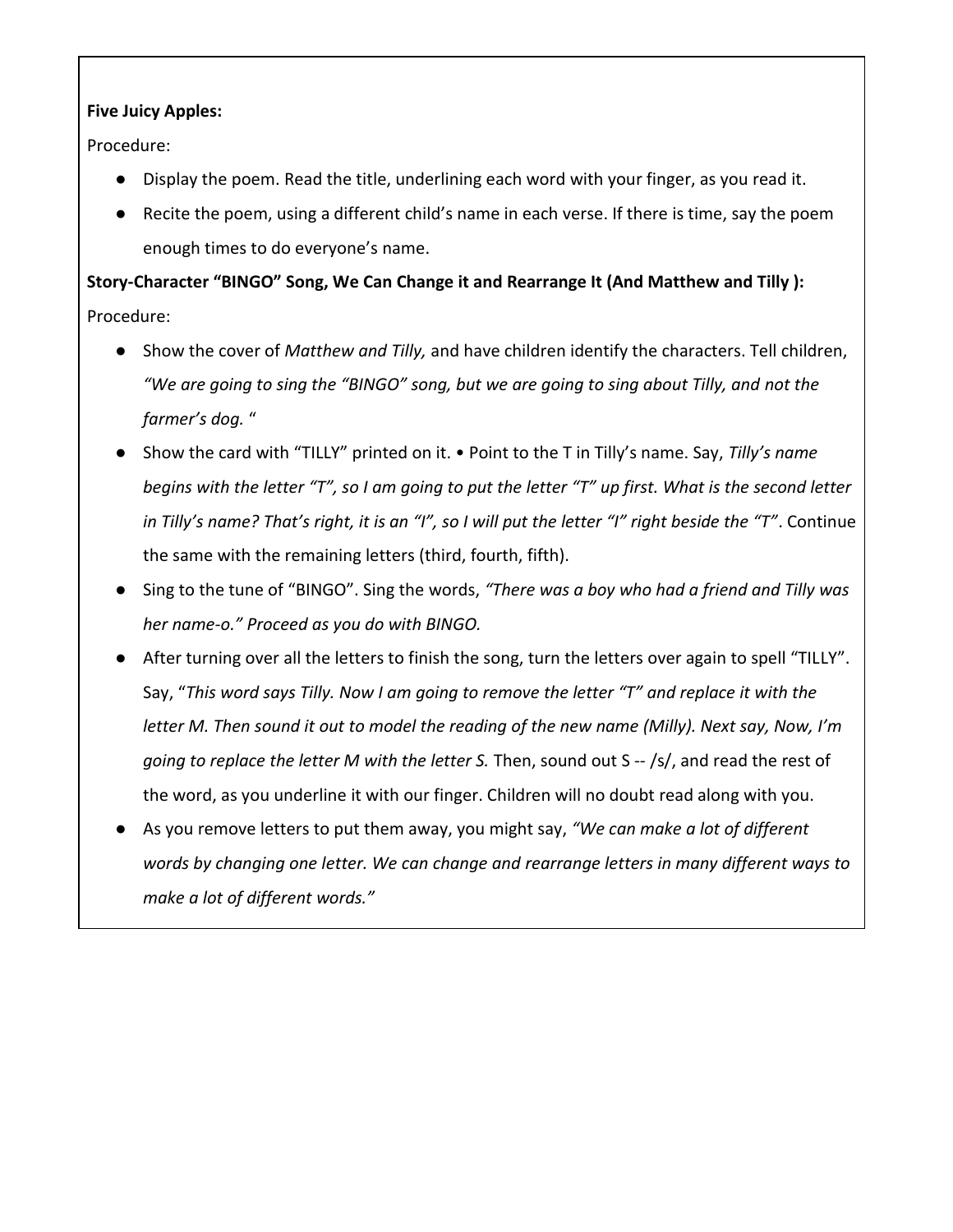**Materials:** Poetry posters, Uppercase Alphabet Letters

#### **Head and Shoulders:**

Procedure:

- Say, *"The first song we are singing today is "Head and Shoulders, Knees and Toes." We need to stand for this song, so we can do the motions."*
- Sing the song as usual, modeling the motions for the children.
- Sing it a second time, very slowly, and then a third time, very fast.
- When done singing, you might say, "*This song is fun to sing, isn't it? Everything is much more fun to do if you have a friend to do it with you. The second song we are going to sing is a song about friends."*

#### **The More We Get Together:**

Procedure:

- This song is called *"The More We Get Together.*"
- Sing the song as usual.

## **Three Little Monkeys (And Can You Think of Words That Rhyme With \_\_\_\_\_?:**

Procedure:

- Tell children that you are going to do that silly poem about the monkeys again. Point to the title of the poem and run your finger under each word as you read it.
- Recite the poem. When you are finished, talk about some of the words that rhyme in the poem. Say, *Tree, be, and me all rhyme; they have the same last part—'ee'. Can you think of any other words that rhyme with tree, be, or me? If children are not able to generate any rhyming words, offer some. Ask, Does see rhyme with tree and me? Does we rhyme with be and me? Yes, because we and tree both have 'ee' as their last part.*

#### **If Your Name Starts With [Name A Letter], Raise Your Hand:**

Procedure:

- Say, *"Today we are going to play the name game with letters, but we're playing it in a new way. This time I will hold up a letter, but if it's the first letter in your name, don't say anything. Instead, I will call on someone else, and he or she will identify whose name starts with that letter.*
- Proceed with the game by holding up letters one at a time, and calling on children.

#### **If You're Happy:**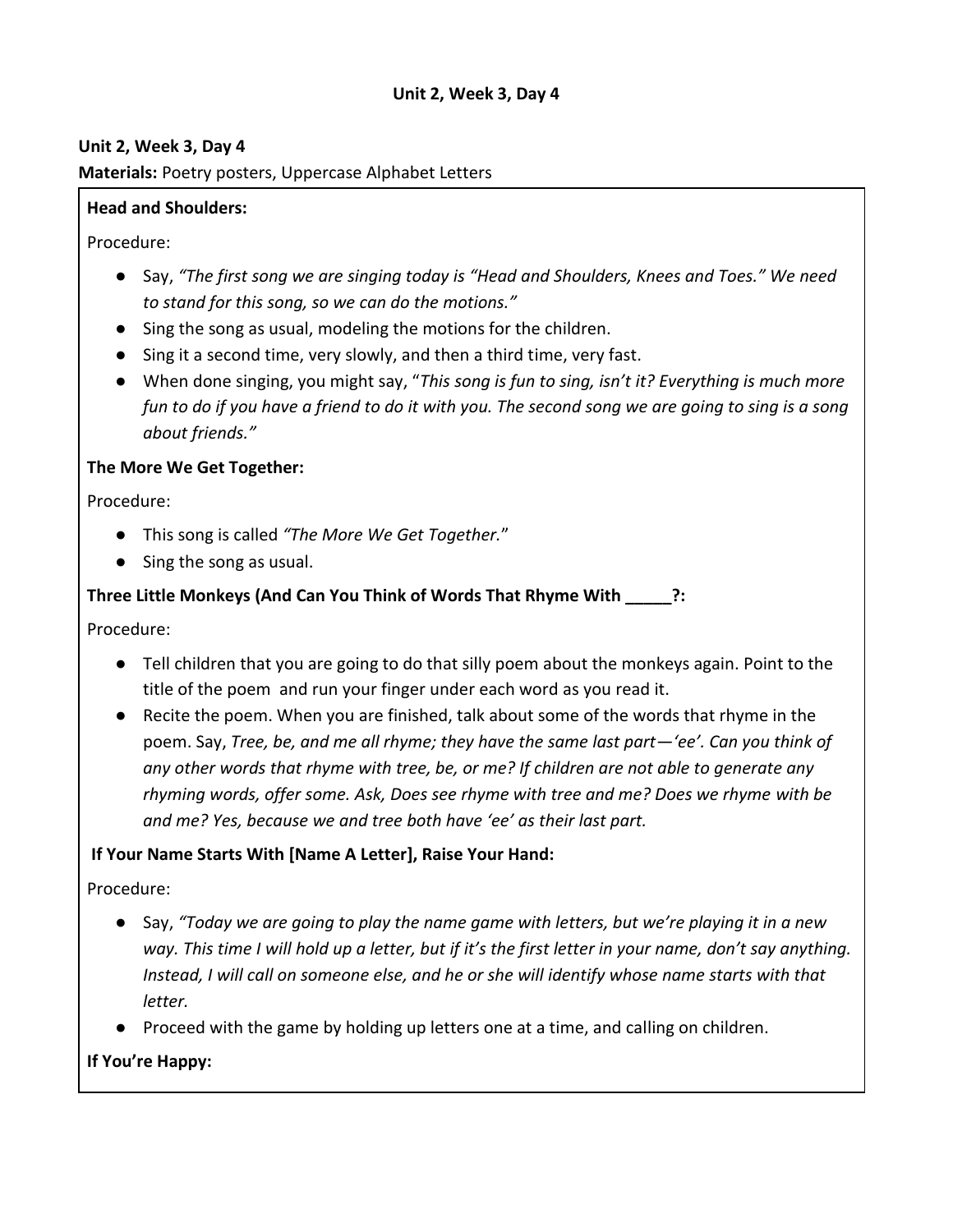- Say, *the last song we are singing today is a song about our feelings. Let's all stand up to sing "If You're Happy*."
- Sing three verses using clapping hands, tapping toes, and stamping feet as motions.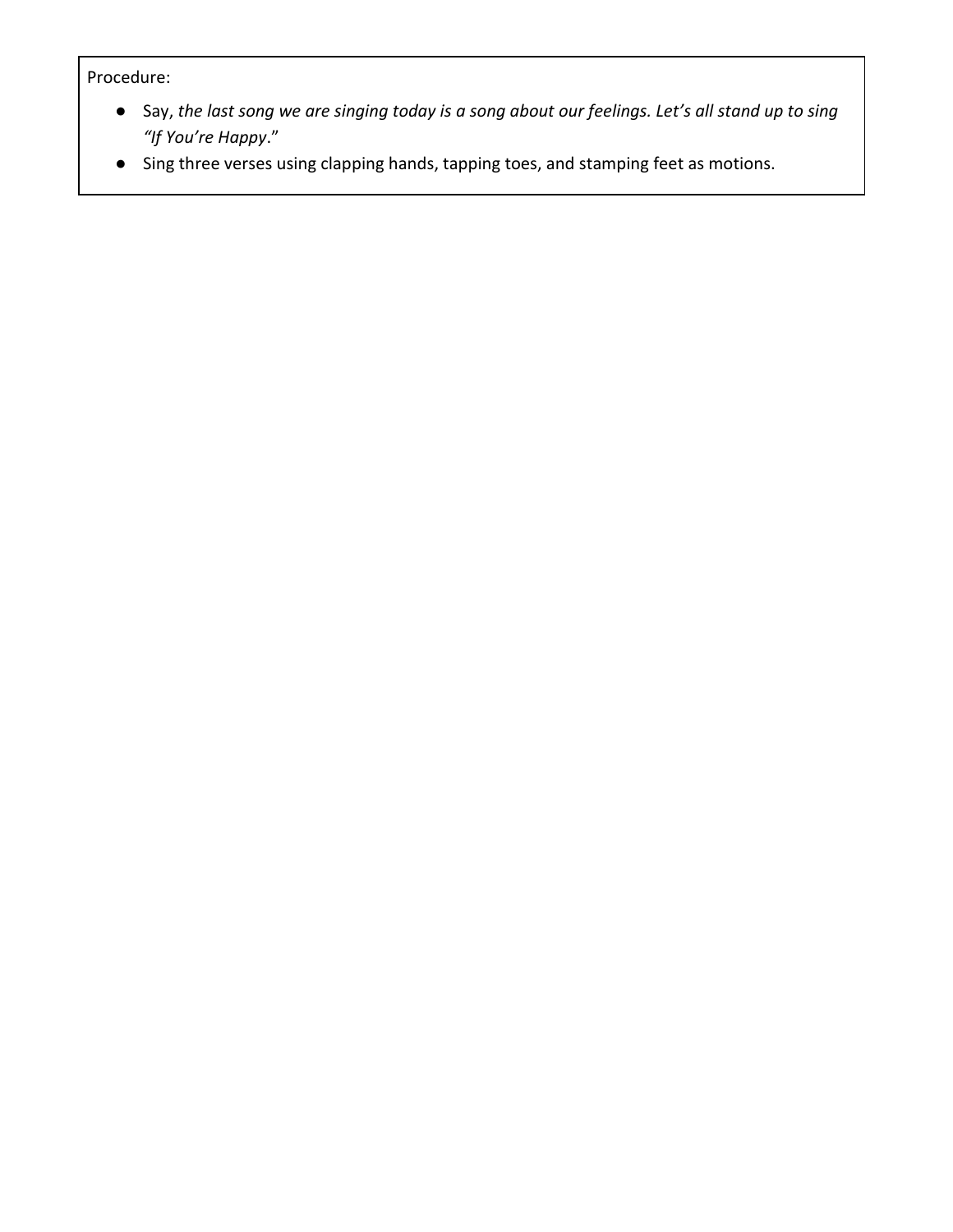**Materials:** Poetry posters, flannel board and flannel pieces for "Old MacDonald Had a Farm", *HUSH!* 

# **Old MacDonald Had A Farm:**

Procedure:

- Say, *"Today we are going to sing "Old MacDonald had a Farm" but we are going to do it differently than we usually do. Today Old MacDonald has a zoo, not a farm."*
- Sing the song, substituting zoo animals and corresponding sounds.

# *HUSH!* **(And Can You Think Of Words That Rhyme With \_\_\_\_\_?):**

Procedure:

- Show the cover of *HUSH!* and point to the title as you read it. Then read the author and illustrator's names as you underline them.
- Read the book, expressively.
- After reading the book say, "*We are going to play a rhyming game with words from the story. Turn to the page with the lizard." Read the page aloud and point to the illustration. Say, "The lizard is creeping. Creeping and sleeping rhyme-- they both have 'eeping' as their last part. Can you think of other words that rhyme with creeping and sleeping?"*
- Accept nonsense words. You might say, *"Jeeping might not be a real word, but it does rhyme with sleeping–it has 'eeping' as its last part." Be ready to offer ideas of your own (e.g., peeping, seeping, weeping, leaping). When you've finished, review the list of rhyming words (e.g., "today we thought of a lot of words that rhyme— creeping, sleeping, peeping, leaping, weeping").*

# **Clap Your Hands:**

Procedure:

- Say, *"The next song we are going to sing is "Clap Your Hands." We need to stand up to sing this song."*
- Sing the first two verses and model the motions (*"stamp feet", "swing legs*").
- Say, "You can sit down for the last two verses. We don't need to use our legs or feet to do the *motions this time."* Try doing "*crook finger*" or "*nod head"* for the last verses.

# **Come On and Join in to the Game:**

- Say, *"Now we are going to sing another song about doing things together called "Come On and Join in to the Game."*
- Sing the first verse using *"clap hands*", and then add some new verses. For new verses try